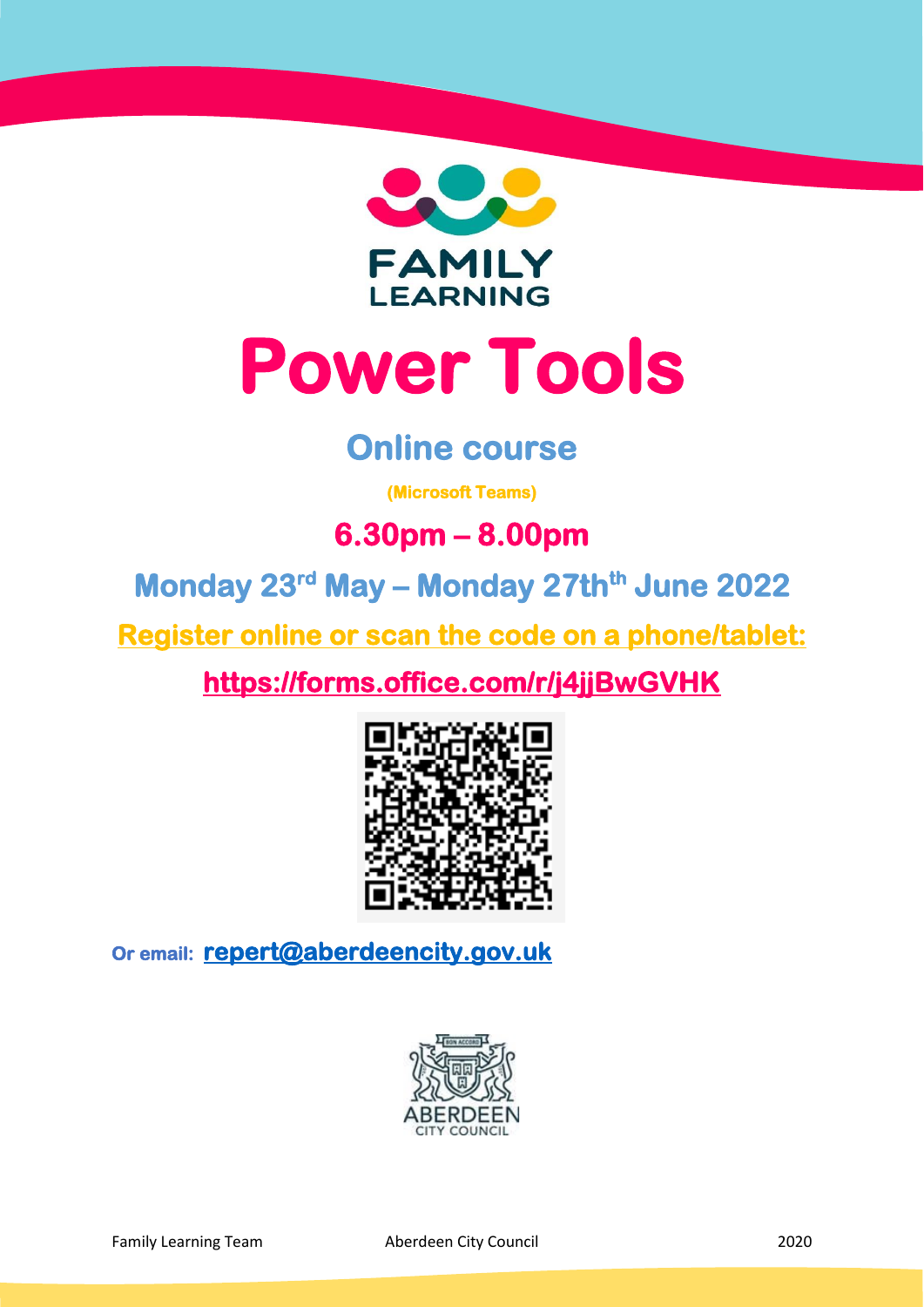### **Week 1 – Self Identity**

- Understand the importance of personal identity and how it effects thoughts, behaviours, and attitudes.
- Investigate different aspects that make up my personal identity.
- Explore areas of my identity that I would like to develop and spend time on.
- Understand how learning, personal growth and mental health and wellbeing are connected.

#### **Week 2 – Assertiveness**

- Build confidence to improve behaviours and habits in communicating with others.
- Increase awareness of the difference between passive, aggressive and assertive behaviours.
- Realise the positive value and increased effectiveness from employing assertive techniques and tools.

#### **Week 3 – Excuse Busting**

- Habits forming and adopting positive behaviour.
- Blame / Responsibility taking power and control to get your results.
- Commitment prioritising your own needs and deserving your own effort.

#### **Week 4 – Express Yourself**

- Understand how we communicate.
- How to say what you want to say.
- Tools for positively expressing yourself.